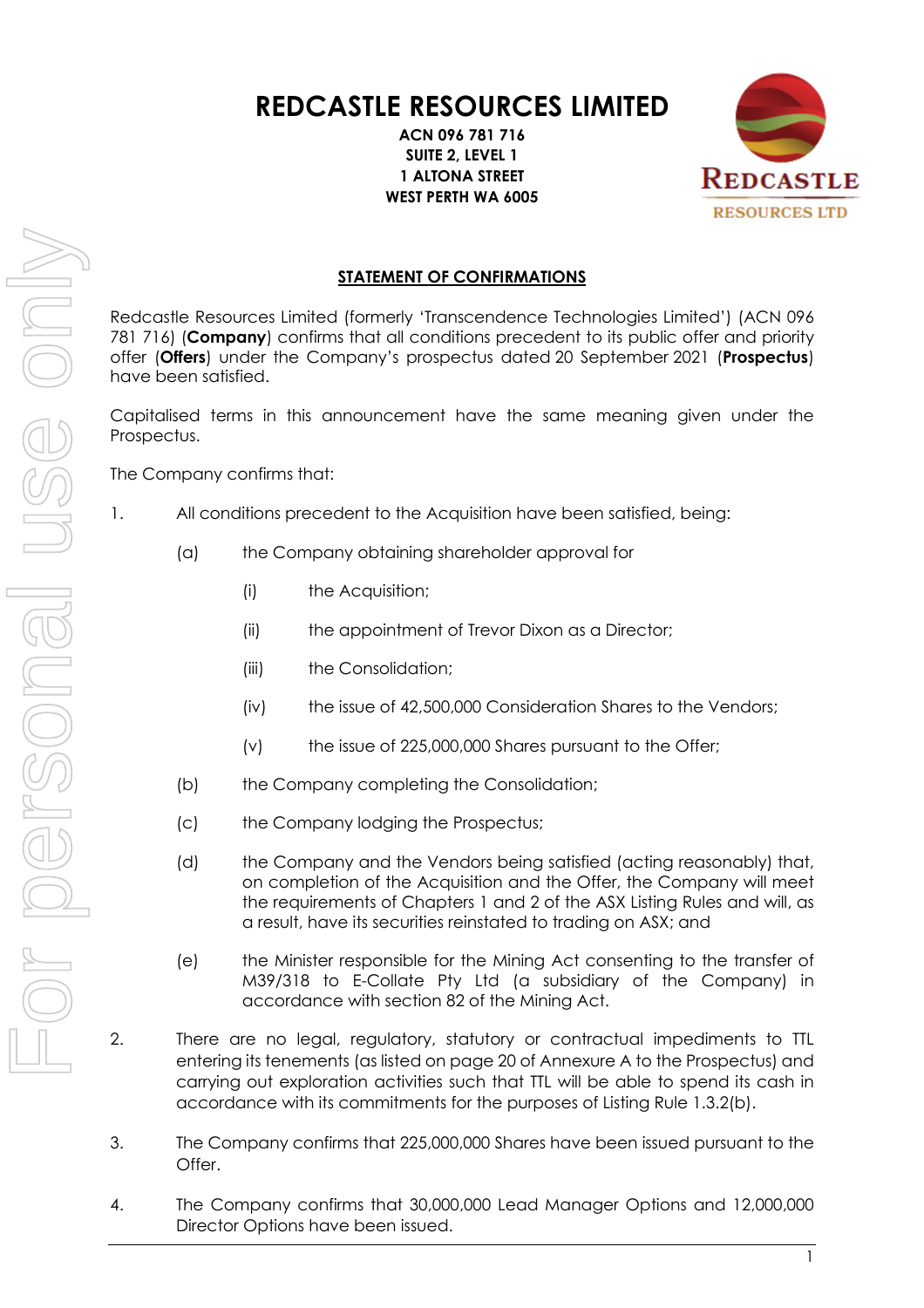- 5. The full terms of the Company's Options are set out at Annexure A of this announcement.
- 7. The following securities are subject to ASX imposed escrow:

| <b>Security</b> | Number     | <b>Restriction Period</b>                         |
|-----------------|------------|---------------------------------------------------|
| Shares          | 42,500,000 | Expiring 24 months from the date<br>of quotation. |
| <b>Options</b>  | 42,000,000 |                                                   |

8. Set out below is the Company's capital structure:

#### **Shares**

| <b>Security</b>                                                    | <b>Number</b> |
|--------------------------------------------------------------------|---------------|
| Shares on issue prior to settlement of the Acquisition             | 60.784.155    |
| Shares issued for the Acquisition under the Consideration<br>Offer | 42,500,000    |
| Shares issued pursuant to the Offer                                | 225,000,000   |
| <b>Total Shares on Issue</b>                                       | 328,284,155   |

#### **Options**

| <b>Security</b>                                                                                          | <b>Number</b> |
|----------------------------------------------------------------------------------------------------------|---------------|
| Options currently on issue                                                                               | 6.298.113     |
| Lead Manager Options issued to Xcel Capital or nominees                                                  | 30,000,000    |
| Director Options issued to Peter Wall, Jeremy King and Patrick<br>Holywell, or their respective nominees | 12,000,000    |
| Total                                                                                                    | 48.298.113    |

- 9. The Company has received the following waivers from the ASX Listing Rules:
	- (a) ASX has granted the Company a waiver from the requirements of ASX Listing Rules 1.1 (Condition 12) and 2.1 (Condition 2) to allow the Company to offer Shares under the Offers at an issue price which is less than 20 cents and to have Options on issue with exercise prices below \$0.20; and
	- (b) ASX has granted the Company a waiver from listing rule 10.13.5 to the extent necessary to permit the Company's notice of meeting seeking shareholder approval for, amongst other things, the issue of up to 12,000,000 Options and 8,000,000 Shares under the Offers to Mr Peter Wall, Mr Jeremy King and Mr Patrick Holywell.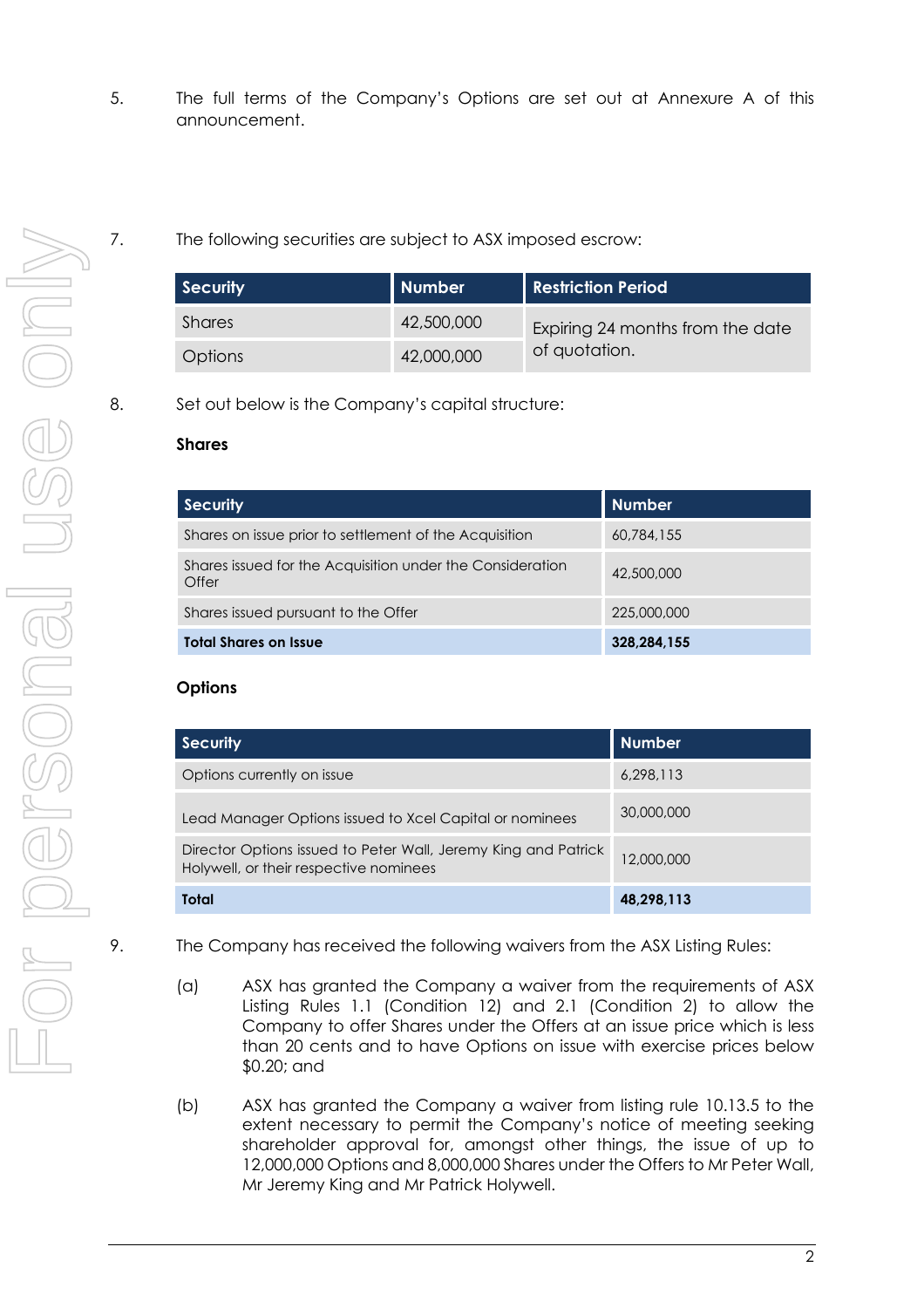10. M39/1140 was the subject of a negotiation meeting held on 1 December 2021 where the parties reached an agreement to proceed with the negotiations of a heritage protection agreement, which would allow for the objection over the tenement to be removed. The parties will continue to proceed with these negotiations in good faith in order to have the objection removed.

#### **For further information, please contact:**

Sarah Smith Company Secretary + 61 (8) 6559 1792 [info@tt-limited.com](mailto:info@tt-limited.com)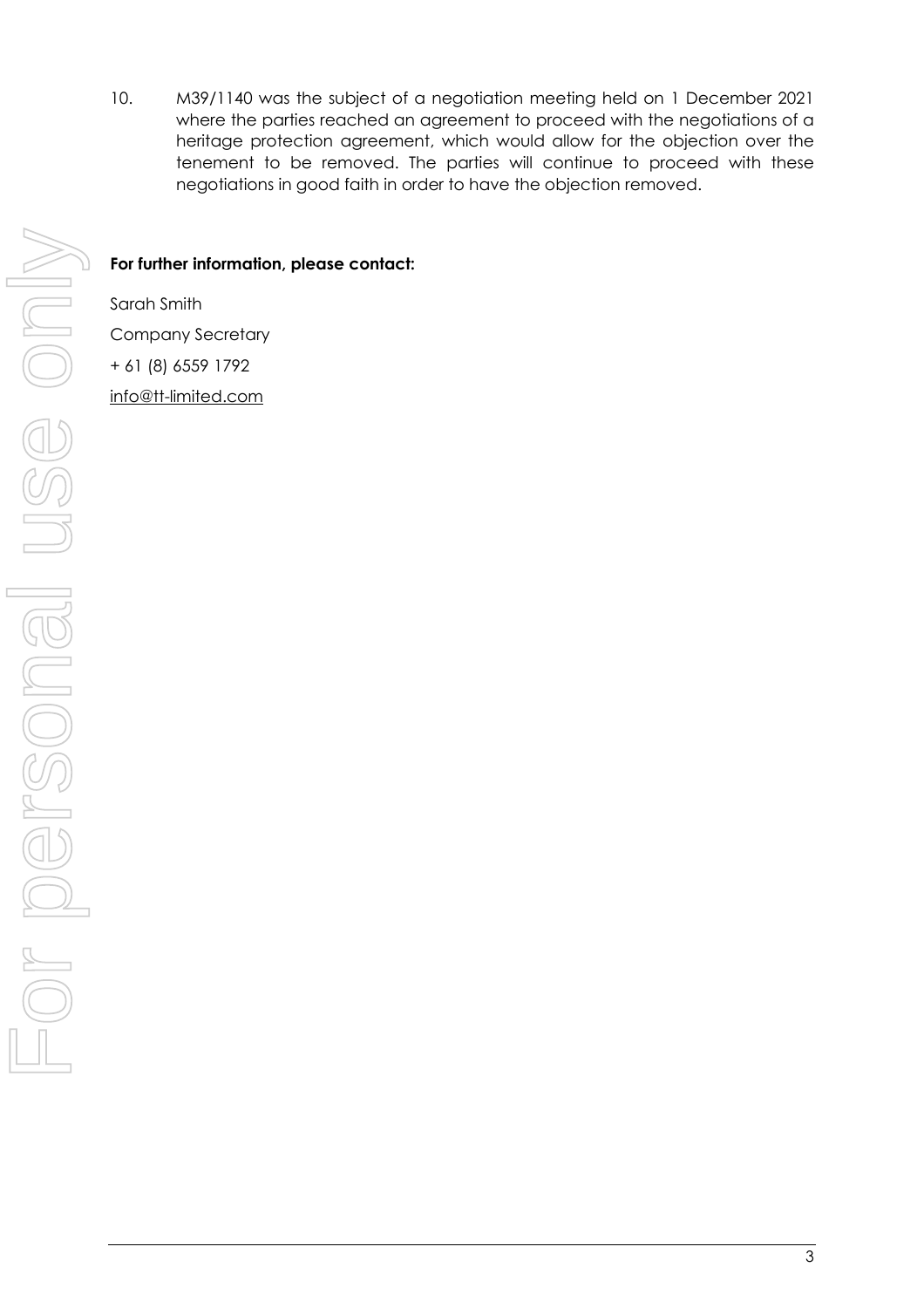## **ANNEXURE A – TERMS AND CONDITIONS OF OPTIONS**

### **Entitlement**

Each Option entitles the holder to subscribe for one Share upon exercise of the Option.

#### **Exercise Price**

Subject to paragraph (i) the amount payable upon exercise of each Option will be:

- (a) for the Director and Lead Manager Options: \$0.03; and
- (b) for the Company's remaining Options: \$0.0915,

#### (each and **Exercise Price**).

#### **Expiry Date**

Each Option will expire on:

- (a) for the Director Options and Lead Manager Options: 13 December 2025; and
- (b) for the Company's remaining Options: 5 December 2022,

#### (each an **Expiry Date**).

An Option not exercised before the Expiry Date will automatically lapse on the Expiry Date

#### **Exercise Period**

The Options are exercisable at any time on or prior to the Expiry Date (**Exercise Period**).

#### **Notice of Exercise**

The Options may be exercised during the Exercise Period by notice in writing to the Company in the manner specified on the Option certificate (**Notice of Exercise**) and payment of the Exercise Price for each Option being exercised in Australian currency by electronic funds transfer or other means of payment acceptable to the Company.

#### **Exercise Date**

A Notice of Exercise is only effective on and from the later of the date of receipt of the Notice of Exercise and the date of receipt of the payment of the Exercise Price for each Option being exercised in cleared funds (**Exercise Date**).

#### **Timing of issue of Shares on exercise**

Within five Business Days after the Exercise Date, the Company will:

- (a) issue the number of Shares required under these terms and conditions in respect of the number of Options specified in the Notice of Exercise and for which cleared funds have been received by the Company;
- (b) if required, give ASX a notice that complies with section 708A(5)(e) of the Corporations Act, or, if the Company is unable to issue such a notice, lodge with ASIC a prospectus prepared in accordance with the Corporations Act and do all such things necessary to satisfy section 708A(11) of the Corporations Act to ensure that an offer for sale of the Shares does not require disclosure to investors; and